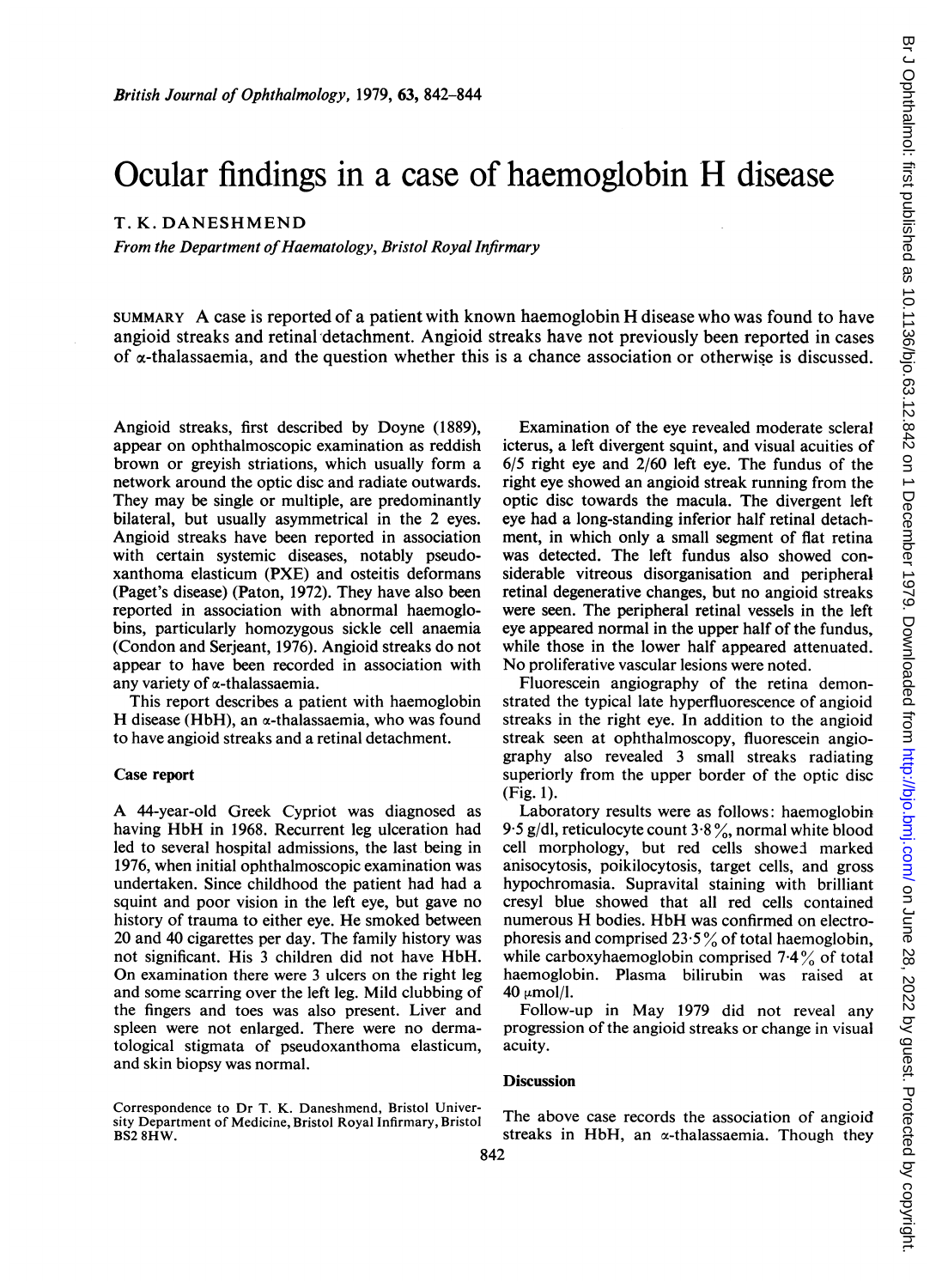

Fig. 1 Fluorescein angiogram of the right retina showing the typical hyperfluorescence of angioid streaks radiating from the optic disc (on the right) to the macula (on the left), and from the optic disc upwards.

were detected in only one eye, their presence in the other eye cannot be excluded, since adequate examination was hindered by the retinal detachment. Detachment of the retina has been observed in association with angioid streaks, often beginning at the site where several streaks intersect (Archer and Logan, 1977). However, in this patient no angioid streaks were evident in the left eye. Retinal detachment has been seen in sickle cell haemoglobin C disease (HbSC) (Goldberg, 1971), almost invariably in association with a proliferative vascular retinopathy and the pathognomonic 'sea-fan' lesion. Neither the sea-fan lesion nor proliferative vascular changes were seen in this patient, and though one may postulate other mechanisms—for example, retinal ischaemia-the cause of the retinal detachment is not evident. Other nonophthalmological features of this case are the absence of splenomegaly and the presence of leg ulcers. The latter have been described and discussed elsewhere (Daneshmend and Peachey,1978).

Haemoglobinopathies in which ocular involvement has been reported include homozygous sickle cell anaemia (HbSS) (Goodman et al., 1957; Condon and Serjeant, 1976), sickle cell trait (HbAS) (Gerde, 1974; Radius and Finkelstein, 1976), sickle cell haemoglobin C disease (HbSC) (Goldberg, 1971; Condon and Serjeant, 1972a; Ryan, 1974), sickle cell  $\beta$ -thalassaemia (HbS  $\beta$ -thal) (Goldberg et al., 1971; Condon and Serjeant, 1972b), and haemoglobin C trait (HbAC) (Moschandreau et al., 1974).

Angioid streaks have been noted in association with 4 of the above disorders, namely, HbSS (Geeraets and Guerry, 1960; Condon and Serjeant, 1976), HbAS (Gerde, 1974), HbSC (Condon and Serjeant, 1972a; Nagpal et al., 1976), and HbS β-thalassaemia (Goldberg et al., 1971; Nagpal et al., 1976). Their incidence in association with haemoglobinopathies as a whole has been estimated at 0-94% (Paton, 1972). However, the incidence of angioid streaks in association with any particular haemoglobinopathy remains to be clarified. For example, in HbSS Geeraets and Guerry (1960) gave an incidence of  $6\%$ , but Nagpal et al. (1976) found angioid streaks in less than  $2\%$ , whereas Condon and Serjeant (1976) found them in more than  $20\%$ of their elderly group of patients.

Only <sup>1</sup> case has been reported of angioid streaks in HbAS (Gerde, 1974). Similarly angioid streaks have been found in only 2 cases each of HbS β-thalassaemia (Goldberg et al., 1971; Nagpal et al., 1976) and HbSC (Condon and Serjeant, 1972a; Nagpal et al., 1976). Angioid streaks have not been reported in pure  $\alpha$ -thalassaemia or any variety of P-thalassaemia.

There is a profusion of unsatisfactory theories to explain the presence of angioid streaks in haemoglobinopathies. An elastic tissue defect was suggested by Geeraets and Guerry (1960), but routine skin biopsies show no evidence of this. Paton (1959) thought that vascular obstruction affecting the choriocapillary circulation may be a causative factor. However, <sup>3</sup> patients who developed posterior ciliary vessel obstruction and subsequent segmental chorioretinal atrophies did not develop angioid streaks (Condon et al., 1973). More recently Paton (1972) has favoured chronic haemolysis leading to iron deposition in Bruch's membrane as a cause of degeneration and angioid streak formation. But patients with haemochromatosis or haemosiderosis have not been noted to have angioid streaks. The association of angioid streaks with a dozen other disorders (Hogan and Heaton, 1973) has not helped to clarify their pathogenesis. Thalassaemias, including HbH, are relatively common in Thailand, but Wasi (personal communication) has not so far noted angioid streaks. Therefore it seems probable that they are an unusually rare finding in HbH.

The importance of angioid streaks as markers of more significant underlying disease has been amply stressed in the past. In view of the secondary phenomena associated with them, namely, retinal haemorrhages and macular lesions (Archer and Logan, 1977), it is suggested that patients with a haemoglobinopathy have fundal examinations as part of their medical care. These observations may uncover the enigmatic aetiology of angioid streaks in diseases